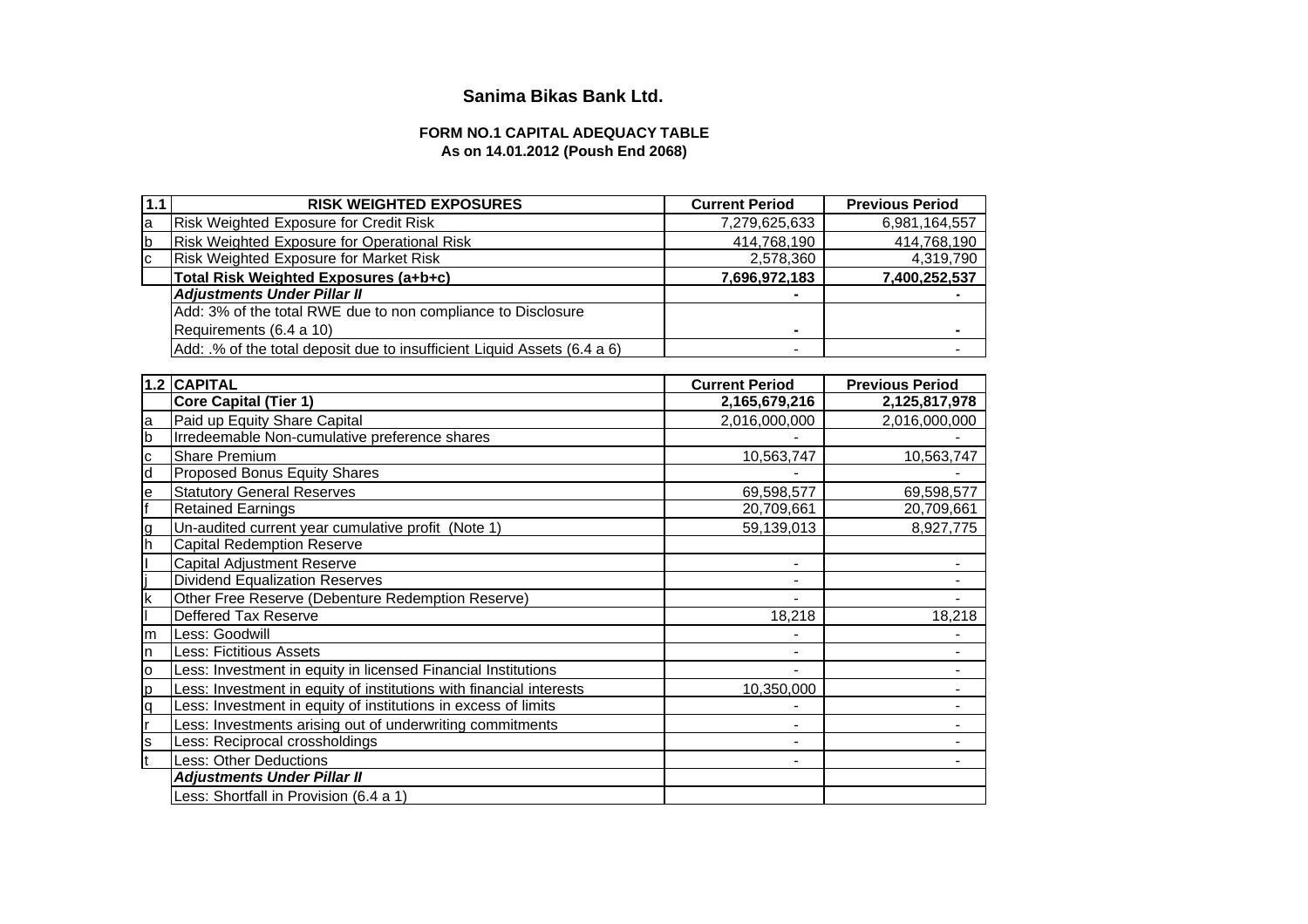|    | Less: Loans and Facilities extended to Related Parties and Restricted |                |               |
|----|-----------------------------------------------------------------------|----------------|---------------|
|    | lending $(6.4 a 2)$                                                   |                |               |
|    |                                                                       |                |               |
|    | <b>Supplementary Capital (Tier 2)</b>                                 | 71,070,681     | 65,053,336    |
| a  | Cumulative and/or Redeemable Preference Share                         |                |               |
| b  | Subordinated Term Debt                                                | -              |               |
| c  | <b>Hybrid Capital Instruments</b>                                     | -              |               |
| d  | General loan loss provision                                           | 68,919,928     | 63,252,583    |
| е  | <b>Investment Adjustment Reserve</b>                                  | 350,000        |               |
|    | <b>Assets Revaluation Reserve</b>                                     | -              |               |
| g  | <b>Exchange Equalization Reserve</b>                                  | 1,800,753      | 1,800,753     |
| h. | <b>Other Reserves</b>                                                 | $\blacksquare$ |               |
|    | <b>Total Capital Fund (Tier I and Tier II)</b>                        | 2,236,749,897  | 2,190,871,314 |

| 1.3 CAPITAL ADEQUACY RATIOS                                               | <b>Current Period</b> | <b>Previous Period</b> |
|---------------------------------------------------------------------------|-----------------------|------------------------|
| Tier 1 Capital to Total Risk Weighted Exposures (After Bank's adjustments |                       |                        |
| lof Pillar II)                                                            | 28.14%                | 28.09%                 |
| Tier 1 and Tier 2 Capital to Total Risk Weighted Exposures (After Bank's  |                       |                        |
| ladiustments of Pillar II)                                                | 29.06%                | 28.97%                 |

# **Ashish Prasad Shrestha Pawan K. Acharya**<br>
SA - Accounts **Pawan SA - Accounts**

SA - Accounts<br>
Date: 10/02/2012<br>
Date: 10/02/2012

Date: 10/02/2012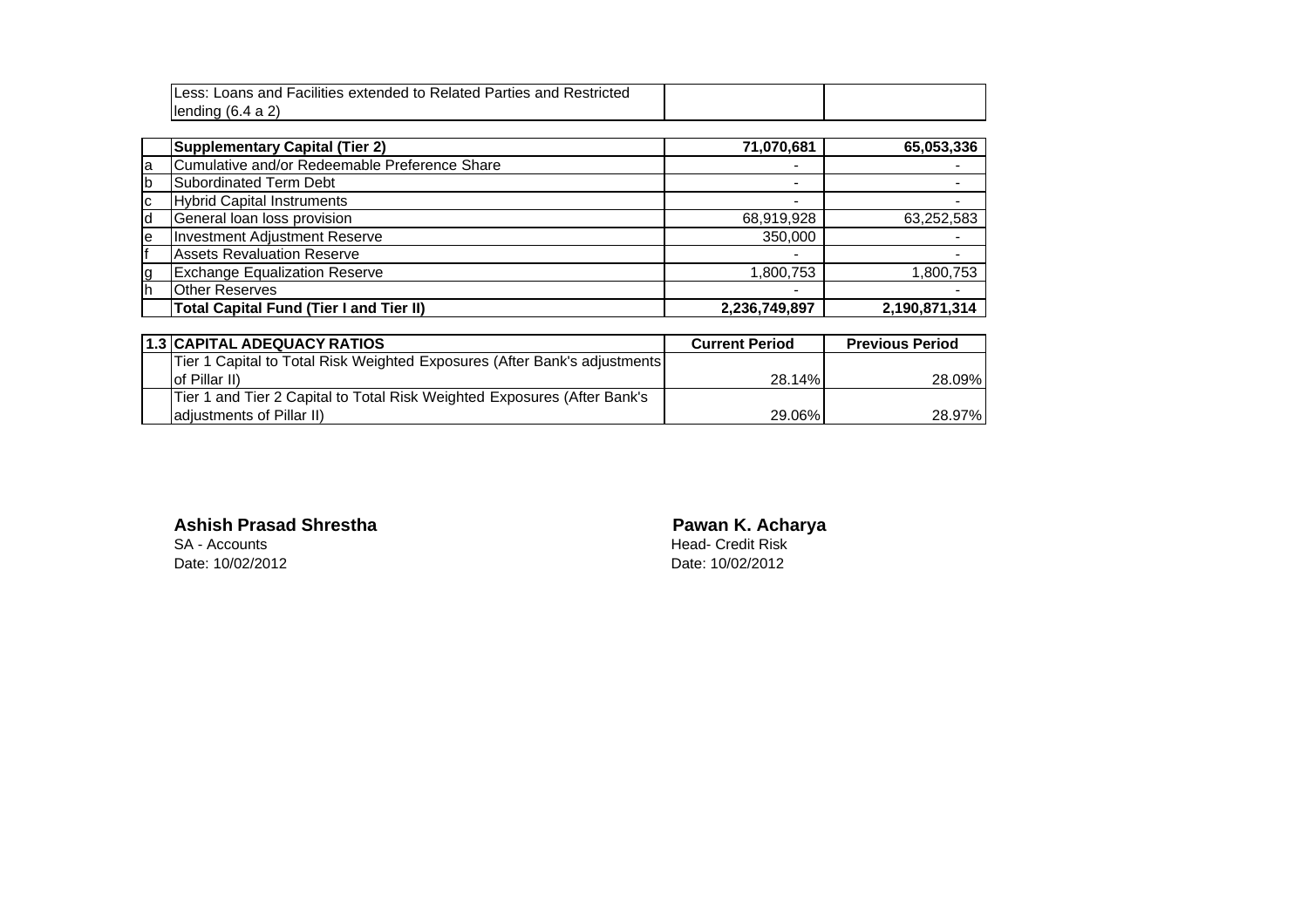### **FORM NO.2 RISK WEIGHTED EXPOSURE FOR CREDIT RISK**

**As on 14.01.2012 (Poush End 2068)**

|                                                                                   |                           |                          |                           |                          |                             |                    | <b>Risk Weighted</b>        |
|-----------------------------------------------------------------------------------|---------------------------|--------------------------|---------------------------|--------------------------|-----------------------------|--------------------|-----------------------------|
| A. Balance Sheet Exposures                                                        |                           | <b>Book Value</b>        | <b>Specific Provision</b> | <b>Eligible CRM</b>      | <b>Net Value</b>            | <b>Risk Weight</b> | <b>Exposures</b>            |
|                                                                                   | <b>SI No. - NRB 9.1</b>   |                          | b                         | c.                       | d=a-b-c                     | $\mathbf{e}$       | $f = d^*e$                  |
| Cash Balance                                                                      | Assets:1                  | 126.012.770              |                           |                          | 126,012,770                 | 0%                 | $\sim$                      |
| Balance With Nepal Rastra Bank                                                    | Assets: 2.1               | 476.880.802              |                           |                          | 476.880.802                 | 0%                 | $\sim$                      |
| Gold                                                                              |                           |                          |                           |                          |                             | 0%                 | $\sim$                      |
| <b>Investment in Nepalese Government Securities</b>                               | Assets: 4.1.1             | 1,218,415,435            |                           |                          | 1,218,415,435               | 0%                 | $\sim$                      |
| All other Claims on Government of Nepal                                           |                           | 26,913,241               |                           |                          | 26.913.241                  | 0%                 | $\blacksquare$              |
| Investment in Nepal Rastra Bank securities                                        | Assets: 4.1.2             |                          |                           |                          |                             | 0%                 | $\sim$                      |
| All other claims on Nepal Rastra Bank                                             |                           | $\blacksquare$           |                           |                          |                             | 0%                 | $\blacksquare$              |
| Claims on Foreign Government and Central Bank (ECA 0-1)                           |                           | $\blacksquare$           |                           |                          |                             | 0%                 | $\sim$                      |
| Claims on Foreign Government and Central Bank (ECA -2)                            |                           | $\sim$                   |                           | $\overline{\phantom{a}}$ | $\overline{a}$              | 20%                | $\mathcal{L}_{\mathcal{A}}$ |
| Claims on Foreign Government and Central Bank (ECA -3)                            |                           | $\sim$                   |                           | $\blacksquare$           | $\overline{\phantom{a}}$    | 50%                | $\sim$                      |
| Claims on Foreign Government and Central Bank (ECA-4-6)                           |                           | $\overline{\phantom{a}}$ |                           | $\blacksquare$           | $\sim$                      | 100%               | $\sim$                      |
| Claims on Foreign Government and Central Bank (ECA -7)                            |                           | $\blacksquare$           |                           | $\sim$                   | $\sim$                      | 150%               | $\sim$                      |
| Claims On BIS, IMF, ECB, EC and on Multilateral                                   |                           |                          |                           |                          |                             |                    |                             |
| Development Banks (MDB's) recognized by the framework                             |                           | $\blacksquare$           |                           |                          | $\tilde{\phantom{a}}$       | 0%                 | $\blacksquare$              |
| Claims on Other Multilateral Development Banks                                    |                           | $\overline{\phantom{a}}$ |                           | $\blacksquare$           | $\tilde{\phantom{a}}$       | 100%               | $\sim$                      |
| Claims on Public Sector Entity (ECA 0-1)                                          |                           | $\sim$                   |                           | $\sim$                   | $\sim$                      | 20%                | $\sim$                      |
| Claims on Public Sector Entity (ECA 2)                                            |                           | $\overline{a}$           |                           | $\sim$                   | $\overline{a}$              | 50%                | $\sim$                      |
| Claims on Public Sector Entity (ECA 3-6)                                          |                           | $\overline{a}$           |                           | $\blacksquare$           | $\mathcal{L}_{\mathcal{A}}$ | 100%               | $\mathcal{L}_{\mathcal{A}}$ |
| Claims on Public Sector Entity (ECA 7)                                            |                           |                          |                           | $\overline{\phantom{a}}$ |                             | 150%               |                             |
| Claims on domestic banks that meet capital adequacy requirements                  | Assets: (2.2+3)           | 540,768,072              |                           | $\blacksquare$           | 540,768,072                 | 20%                | 108,153,614                 |
|                                                                                   |                           |                          |                           |                          |                             |                    |                             |
| Claims on domestic banks that do not meet capital adequacy requirements           |                           | 30,000,000               |                           |                          | 30,000,000                  | 100%               | 30,000,000                  |
| Claims on foreign bank (ECA Rating 0-1)                                           |                           | 60,715,322               |                           | $\sim$                   | 60,715,322                  | 20%                | 12,143,064                  |
| Claims on foreign bank (ECA Rating 2)                                             |                           | $\overline{\phantom{a}}$ |                           | $\overline{\phantom{a}}$ | $\overline{\phantom{a}}$    | 50%                | $\sim$                      |
| Claims on foreign bank (ECA Rating 3-6)                                           |                           | $\sim$                   |                           | $\sim$                   | $\sim$                      | 100%               | $\sim$                      |
| Claims on foreign bank (ECA Rating 7)                                             |                           | $\overline{\phantom{a}}$ |                           | $\overline{\phantom{a}}$ | $\overline{a}$              | 150%               | $\sim$                      |
| Claims on foreign bank incorporated in SAARC region operating with a buffer       |                           |                          |                           |                          |                             |                    |                             |
| of 1% above their respective requlatory capital requirement                       |                           | 4,476,110                |                           |                          | 4,476,110                   | 20%                | 895,222                     |
| Claims on Domestic Corporates                                                     |                           | 3.008.368.153            |                           | 27.994.955               | 2.980.373.198               | 100%               | 2.980,373,198               |
| Claims on Foreign Corporates (ECA 0-1)                                            |                           |                          |                           |                          |                             | 20%                |                             |
| Claims on Foreign Corporates (ECA 2)                                              |                           | $\sim$                   |                           |                          |                             | 50%                | $\sim$                      |
| Claims on Foreign Corporates (ECA 3-6)                                            |                           | $\overline{a}$           |                           | $\overline{\phantom{a}}$ | $\overline{a}$              | 100%               | $\sim$                      |
| Claims on Foreign Corporates (ECA 7)                                              |                           | $\overline{\phantom{a}}$ |                           | $\overline{\phantom{a}}$ |                             | 150%               |                             |
| Regulatory Retail Portfolio (Not Overdue)                                         |                           | 2.062.462.756            |                           | 59.742.598               | 2.002.720.158               | 75%                | 1.502.040.119               |
| Claims Fullfilling all criterion of regulatory retail except granularity          |                           | $\overline{\phantom{a}}$ |                           | $\sim$                   | $\overline{\phantom{a}}$    | 100%               |                             |
| Claims secured by residential properties                                          |                           | 382,218,492              |                           | $\sim$                   | 382,218,492                 | 60%                | 229,331,095                 |
| Claims not fully secured by residential properties                                |                           | $\sim$                   |                           | $\sim$                   | $\sim$                      | 150%               | $\sim$                      |
| Claims secured by residential properties (Overdue)                                |                           | $\sim$                   | $\sim$                    | $\sim$                   | $\sim$                      | 100%               |                             |
| Claims secured by Commercial real estate                                          |                           | 494,848,234              |                           | $\sim$                   | 494,848,234                 | 100%               | 494,848,234                 |
| Past due claims (except for claim secured by residential properties)              |                           | 40.777.842               | $\overline{a}$            | $\overline{a}$           | 40.777.842                  | 150%               | 61.166.763                  |
| High Risk Claims                                                                  |                           | 703.202.091              |                           | 35.552.903               | 667,649,188                 | 150%               | 1,001,473,782               |
| Investments in equity and other capital instruments of institutions listed in the | Assets:                   |                          |                           |                          |                             |                    |                             |
| stock exchange                                                                    | $(5.1.4 + 5.1.7 + 5.1.8)$ | $\blacksquare$           |                           | $\blacksquare$           | $\blacksquare$              | 100%               | $\blacksquare$              |
| Investments in equity and other capital instruments of institutions not listed in |                           |                          |                           |                          |                             |                    |                             |
| the stock exchange                                                                |                           | 100,000                  |                           |                          | 100.000                     | 150%               | 150,000                     |
|                                                                                   |                           |                          |                           |                          |                             |                    |                             |

#### **FORM NO.2 RISK WEIGHTED EXPOSURE FOR CREDIT RISK As on 14.01.2012 (Poush End 2068)**

| A. Balance Sheet Exposures                                     |                         | <b>Book Value</b><br>Specific Provision |  | <b>Eligible CRM Net Value</b> |            | <b>Risk Weight Exposures</b> | <b>Risk Weighted</b> |
|----------------------------------------------------------------|-------------------------|-----------------------------------------|--|-------------------------------|------------|------------------------------|----------------------|
|                                                                | <b>SI No. - NRB 9.1</b> |                                         |  |                               | l d=a-b-c  |                              | f=d*e                |
| Other Assets - Interest Receivable / Claim on Govt. Securities | Assets: 10.1.2          | 24.179.193                              |  |                               | 24.179.193 | 0%                           |                      |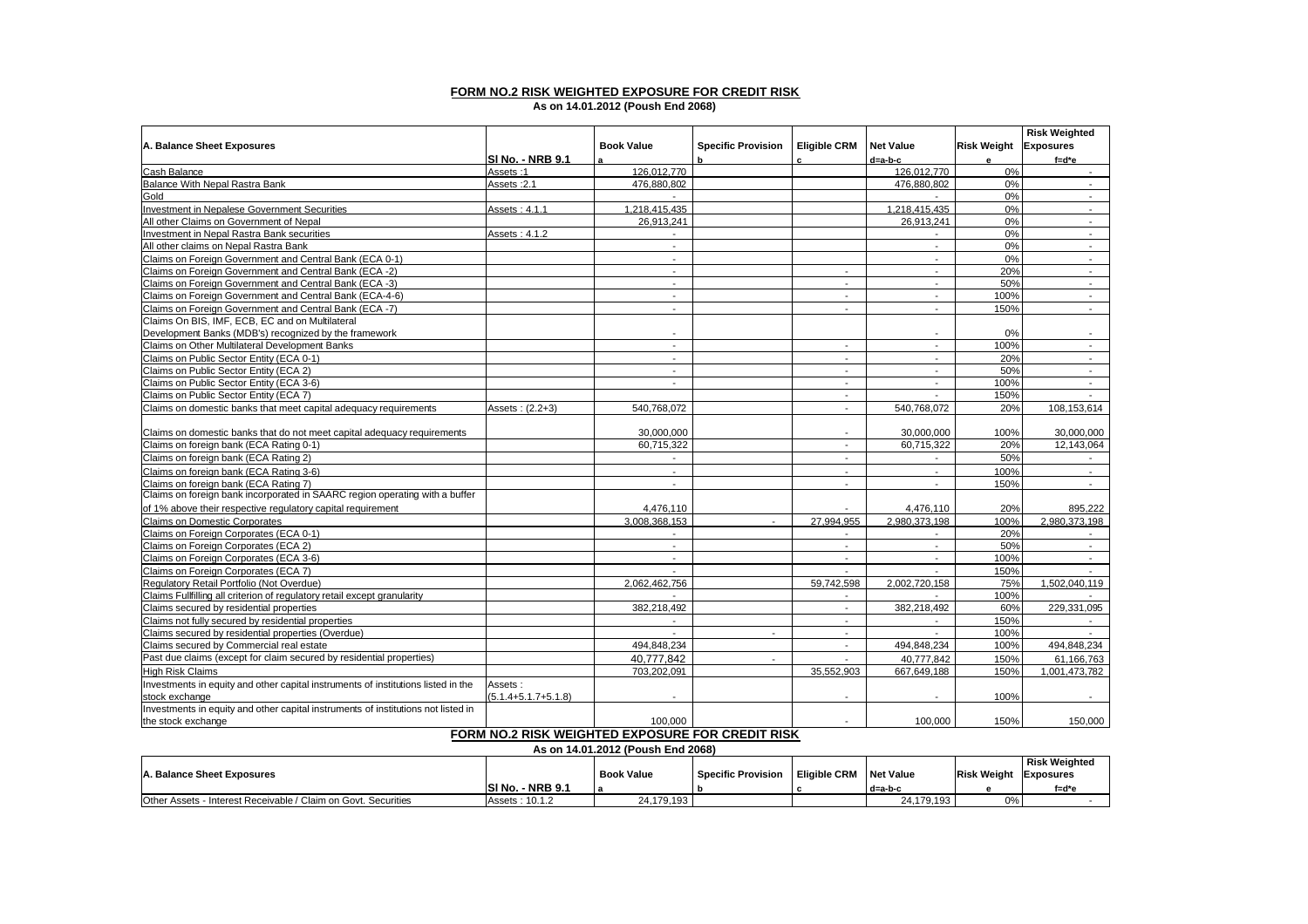| Other Assets - Cash & Cash in Transit Items                            | Assets: 7 |                          |                           |                          |                          | 20%                |                      |
|------------------------------------------------------------------------|-----------|--------------------------|---------------------------|--------------------------|--------------------------|--------------------|----------------------|
| Other Assets (as per attachment)                                       |           | 617,344,038              | 44.531.157                |                          | 572.812.881              | 100%               | 572.812.881          |
| <b>TOTAL</b>                                                           |           | 9,817,682,552            | 44,531,157                | 123,290,456              | 9,649,860,939            |                    | 6,993,387,973        |
|                                                                        |           |                          |                           |                          |                          |                    | <b>Risk Weighted</b> |
| <b>B. Off Balance Sheet Exposures</b>                                  |           | <b>Gross Book Value</b>  | <b>Specific Provision</b> | <b>Eligible CRM</b>      | <b>Net Value</b>         | <b>Risk Weight</b> | <b>Exposures</b>     |
|                                                                        |           | a                        | h                         | c                        | $d=a-b-c$                | е                  | $f = d^*e$           |
| Revocable Commitments                                                  |           |                          |                           |                          |                          | 0%                 |                      |
| <b>Bills Under Collection</b>                                          |           | $\overline{a}$           |                           |                          | $\sim$                   | 0%                 | $\sim$               |
| Forward Foreign Exchange Contract Liabilities                          |           |                          |                           |                          |                          | 10%                | $\sim$               |
| LC Commitments With Original Maturity Up to 6 months Domestic          |           |                          |                           |                          |                          |                    |                      |
| Counterparty                                                           |           |                          |                           |                          |                          | 20%                |                      |
| Foreign Counterparty (ECA Rating 0-1)                                  |           | $\sim$                   |                           | $\sim$                   | $\overline{\phantom{a}}$ | 20%                | $\sim$               |
| Foreign Counterparty (ECA Rating 2)                                    |           | $\sim$                   |                           |                          |                          | 50%                | $\sim$               |
| Foreign Counterparty (ECA Rating 3-6)                                  |           |                          |                           |                          |                          | 100%               | $\sim$               |
| Foreign Counterparty (ECA Rating 7)                                    |           | $\overline{\phantom{a}}$ |                           | $\overline{\phantom{a}}$ |                          | 150%               | $\sim$               |
| LC Commitments With Original Maturity Over 6 months Domestic           |           |                          |                           |                          |                          |                    |                      |
| Counterparty                                                           |           | $\overline{\phantom{a}}$ |                           |                          | ٠                        | 50%                | $\sim$               |
| Foreign Counterparty (ECA Rating 0-1)                                  |           | $\overline{\phantom{a}}$ |                           |                          | ٠                        | 20%                | $\sim$               |
| Foreign Counterparty (ECA Rating 2)                                    |           |                          |                           |                          |                          | 50%                | $\sim$               |
| Foreign Counterparty (ECA Rating 3-6)                                  |           |                          |                           |                          |                          | 100%               | $\sim$               |
| Foreign Counterparty (ECA Rating 7)                                    |           |                          |                           |                          |                          | 150%               |                      |
|                                                                        |           |                          |                           |                          |                          |                    |                      |
| Bid Bond, Performance Bond and Counter quarantee Domestic Counterparty |           | 192.196.444              |                           | 12.480.606               | 179.715.838              | 50%                | 89,857,919           |
| Foreign Counterparty (ECA Rating 0-1)                                  |           |                          |                           |                          |                          | 20%                |                      |
| Foreign Counterparty (ECA Rating 2)                                    |           |                          |                           |                          |                          | 50%                |                      |
| Foreign Counterparty (ECA Rating 3-6)                                  |           |                          |                           |                          |                          | 100%               | $\sim$               |
| Foreign Counterparty (ECA Rating 7)                                    |           |                          |                           |                          |                          | 150%               | $\sim$               |
| <b>Unpaid Guarantee Claims</b>                                         |           |                          |                           |                          |                          | 200%               | $\sim$               |
| Underwriting commitments                                               |           |                          |                           |                          |                          | 50%                | $\sim$               |
| Lending of Bank's Securities or Posting of Securities as collateral    |           |                          |                           |                          | $\blacksquare$           | 100%               | $\sim$               |
| Repurchase Agreements. Assets sale with recourse                       |           |                          |                           |                          |                          | 100%               | $\sim$               |
| <b>Advance Payment Guarantee</b>                                       |           | 39,522,380               |                           | 1,430,288                | 38,092,092               | 100%               | 38,092,092           |
| <b>Financial Guarantee</b>                                             |           | 97,471,897               |                           | 5,328,556                | 92,143,341               | 100%               | 92,143,341           |
| Acceptances and Endorsements                                           |           |                          |                           |                          |                          | 100%               |                      |
| Unpaid portion of Partly paid shares and Securities                    |           | $\sim$                   |                           | $\blacksquare$           | $\overline{\phantom{a}}$ | 100%               | $\sim$               |
| Irrevocable Credit commitments (Short Term)                            |           | 330,721,544              |                           |                          | 330,721,544              | 20%                | 66,144,309           |
| Irrevocable Credit commitments (Long Term)                             |           |                          |                           | $\sim$                   | $\overline{\phantom{a}}$ | 50%                |                      |
| <b>Other Contingent Liabilities</b>                                    |           |                          |                           |                          |                          | 100%               |                      |
| <b>TOTAL</b>                                                           |           | 659,912,265              |                           | 19,239,450               | 640,672,814              |                    | 286,237,660          |
| Total RWE for credit Risk Before Adjustment (A) +(B)                   |           | 10,477,594,816           | 44,531,157                | 142,529,906              | 10,290,533,753           |                    | 7,279,625,633        |
|                                                                        |           |                          |                           |                          |                          |                    |                      |
| <b>Adjustments under Pillar II</b>                                     |           |                          |                           |                          |                          |                    |                      |

| Adiustments under Pillar II                                             |  |  |  |  |
|-------------------------------------------------------------------------|--|--|--|--|
| Add: 10% of the loan and facilities in excess of Single Obligor Limits  |  |  |  |  |
| (6.4 a 3)                                                               |  |  |  |  |
| Add: 1% of the contract (sale) value in case of the sale of credit with |  |  |  |  |
| recourse $(6.4 a 4)$                                                    |  |  |  |  |
| Total RWE for Credit Risk (After bank's Adjustments of Pillar II)       |  |  |  |  |

Total RWE for Credit Risk (After bank's Adjustments of Pillar II) \* The investment in equity include the investment made in equity shares of Nepal Clearing House Company Ltd.

**Ashish Prasad Shrestha**<br>SA - Accounts

**Ashish Prasad Shrestha**<br>
SA - Accounts Head- Credit Risk<br>
Date: 10/02/2012<br>
Date: 10/02/2012 Date: 10/02/2012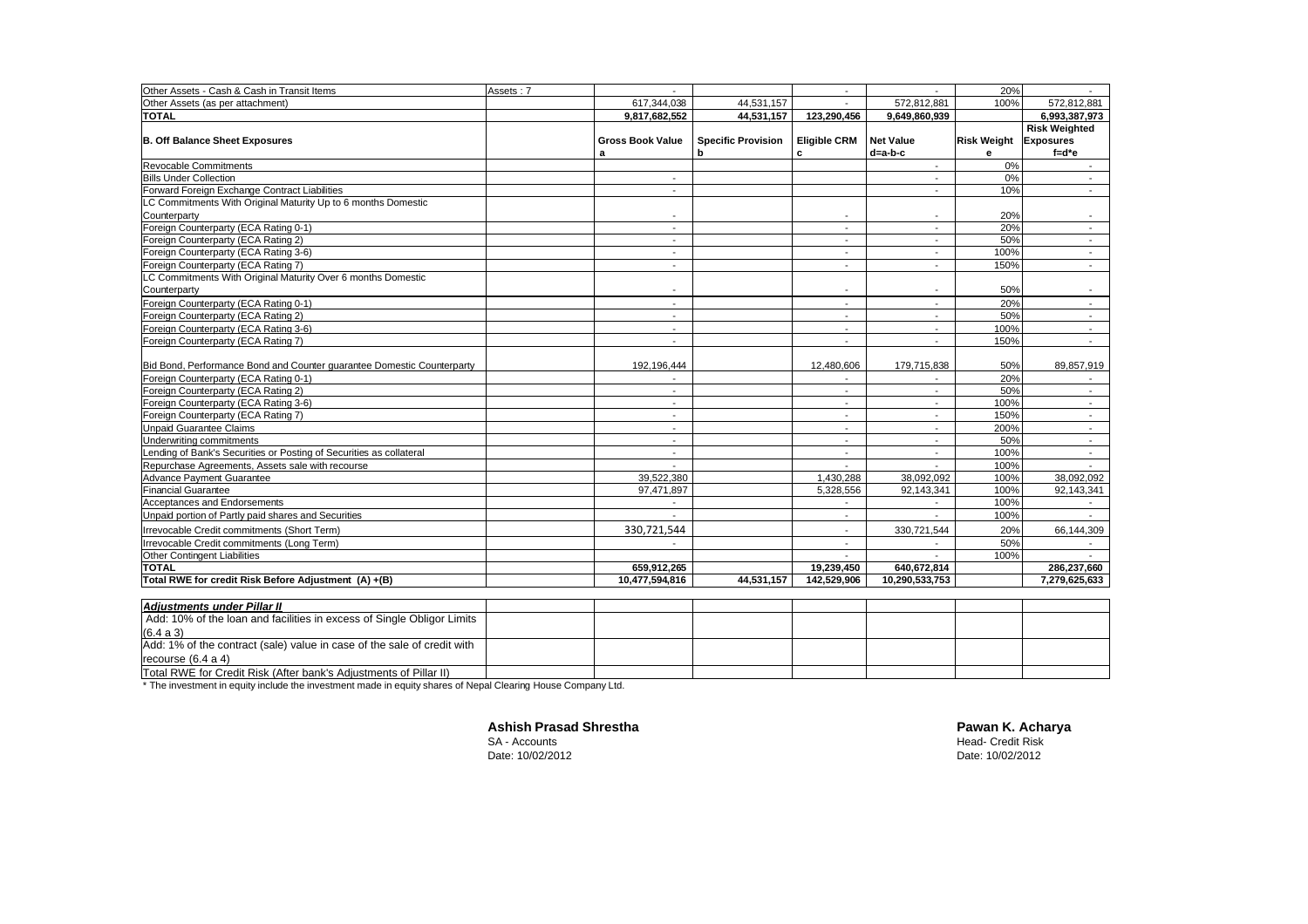#### **FORM NO.3 ELIGIBLE CREDIT RISK MITIGANTS**

**As on 14.01.2012 (Poush End 2068)**

|                                                                                                          | <b>Deposits with</b><br><b>Bank</b> | <b>Deposits</b><br>with other<br>banks/FI | Gold | Govt.&<br><b>NRB</b><br>Securities Nepal | G'tee of<br>Govt. of | Sec/G'tee<br>of other<br>Sovereigns banks | G'tee of<br>domestic | G'tee of<br><b>MDBs</b> | Sec/G'tee<br>of Foreign<br><b>Banks</b> | <b>Total</b>     |
|----------------------------------------------------------------------------------------------------------|-------------------------------------|-------------------------------------------|------|------------------------------------------|----------------------|-------------------------------------------|----------------------|-------------------------|-----------------------------------------|------------------|
| <b>Credit Exposures</b>                                                                                  |                                     |                                           |      | (d)                                      |                      | (f)                                       |                      | (h)                     | (1)                                     |                  |
|                                                                                                          | (a)                                 | (b)                                       | (c)  |                                          | (e)                  |                                           | (q)                  |                         |                                         |                  |
| <b>Balance Sheet Exposures</b><br>Claims on Foreign Government and Central Bank (ECA -2)                 |                                     |                                           |      |                                          |                      |                                           |                      |                         |                                         | $\sim$           |
| Claims on Foreign Government and Central Bank (ECA -3)                                                   |                                     |                                           |      |                                          |                      |                                           |                      |                         |                                         | $\sim$           |
| Claims on Foreign Government and Central Bank (ECA-4-6)                                                  |                                     |                                           |      |                                          |                      |                                           |                      |                         |                                         | $\sim$           |
|                                                                                                          |                                     |                                           |      |                                          |                      |                                           |                      |                         |                                         | $\sim$           |
| Claims on Foreign Government and Central Bank (ECA -7)<br>Claims on Other Multilateral Development Banks |                                     |                                           |      |                                          |                      |                                           |                      |                         |                                         | $\sim$           |
| Claims on Public Sector Entity (ECA 0-1)                                                                 |                                     |                                           |      |                                          |                      |                                           |                      |                         |                                         | $\sim$           |
| Claims on Public Sector Entity (ECA 2)                                                                   |                                     |                                           |      |                                          |                      |                                           |                      |                         |                                         | $\sim$           |
|                                                                                                          |                                     |                                           |      |                                          |                      |                                           |                      |                         |                                         |                  |
| Claims on Public Sector Entity (ECA 3-6)<br>Claims on Public Sector Entity (ECA 7)                       |                                     |                                           |      |                                          |                      |                                           |                      |                         |                                         | $\sim$<br>$\sim$ |
|                                                                                                          |                                     |                                           |      |                                          |                      |                                           |                      |                         |                                         |                  |
| Claims on domestic banks that meet capital adequacy requirements                                         |                                     |                                           |      |                                          |                      |                                           |                      |                         |                                         | ÷.               |
| Claims on domestic banks that do not meet capital adequacy                                               |                                     |                                           |      |                                          |                      |                                           |                      |                         |                                         |                  |
| requirements                                                                                             |                                     |                                           |      |                                          |                      |                                           |                      |                         |                                         |                  |
| Claims on foreign bank (ECA Rating 0-1)                                                                  |                                     |                                           |      |                                          |                      |                                           |                      |                         |                                         | $\blacksquare$   |
| Claims on foreign bank (ECA Rating 2)                                                                    |                                     |                                           |      |                                          |                      |                                           |                      |                         |                                         | $\sim$           |
| Claims on foreign bank (ECA Rating 3-6)                                                                  |                                     |                                           |      |                                          |                      |                                           |                      |                         |                                         | $\omega$         |
| Claims on foreign bank (ECA Rating 7)                                                                    |                                     |                                           |      |                                          |                      |                                           |                      |                         |                                         | $\sim$           |
|                                                                                                          |                                     |                                           |      |                                          |                      |                                           |                      |                         |                                         |                  |
| Claims on foreign bank incorporated in SAARC region operating with                                       |                                     |                                           |      |                                          |                      |                                           |                      |                         |                                         |                  |
| a buffer of 1% above their respective regulatory capital requirement                                     |                                     |                                           |      |                                          |                      |                                           |                      |                         |                                         |                  |
| <b>Claims on Domestic Corporates</b>                                                                     | 27,994,955                          |                                           |      |                                          |                      |                                           |                      |                         |                                         | 27,994,955       |
| Claims on Foreign Corporates (ECA 0-1)                                                                   |                                     |                                           |      |                                          |                      |                                           |                      |                         |                                         |                  |
| Claims on Foreign Corporates (ECA 2)                                                                     |                                     |                                           |      |                                          |                      |                                           |                      |                         |                                         | $\sim$           |
| Claims on Foreign Corporates (ECA 3-6)                                                                   |                                     |                                           |      |                                          |                      |                                           |                      |                         |                                         | $\sim$           |
| Claims on Foreign Corporates (ECA 7)                                                                     |                                     |                                           |      |                                          |                      |                                           |                      |                         |                                         | $\sim$           |
| Regulatory Retail Portfolio (Not Overdue)                                                                | 59,742,598                          |                                           |      |                                          |                      |                                           |                      |                         |                                         | 59,742,598       |
| Claims Fullfilling all criterion of regulatory retail except granularity                                 |                                     |                                           |      |                                          |                      |                                           |                      |                         |                                         |                  |
| Claims secured by residential properties                                                                 | $\sim$                              |                                           |      |                                          |                      |                                           |                      |                         |                                         | $\sim$           |
| Claims not fully secured by residential properties                                                       |                                     |                                           |      |                                          |                      |                                           |                      |                         |                                         | $\sim$           |
| Claims secured by residential properties (Overdue)                                                       |                                     |                                           |      |                                          |                      |                                           |                      |                         |                                         | $\sim$           |
| Claims secured by Commercial real estate                                                                 |                                     |                                           |      |                                          |                      |                                           |                      |                         |                                         | $\sim$           |
| Past due claims (except for claim secured by residential properties)                                     |                                     |                                           |      |                                          |                      |                                           |                      |                         |                                         |                  |
| <b>High Risk Claims</b>                                                                                  | 35,552,903                          |                                           |      |                                          |                      |                                           |                      |                         |                                         | 35.552.903       |
| Investments in equity and other capital instruments of institutions                                      |                                     |                                           |      |                                          |                      |                                           |                      |                         |                                         |                  |
| listed in the stock exchange                                                                             |                                     |                                           |      |                                          |                      |                                           |                      |                         |                                         |                  |
| Investments in equity and other capital instruments of institutions not                                  |                                     |                                           |      |                                          |                      |                                           |                      |                         |                                         |                  |
| listed in the stock exchange                                                                             |                                     |                                           |      |                                          |                      |                                           |                      |                         |                                         | $\sim$           |
| Other Assets - Cash & Cash in Transit Items                                                              |                                     |                                           |      |                                          |                      |                                           |                      |                         |                                         |                  |
| Other Assets - Investments in equity or regulatory capital instruments                                   |                                     |                                           |      |                                          |                      |                                           |                      |                         |                                         |                  |
| issued by securities firms                                                                               |                                     |                                           |      |                                          |                      |                                           |                      |                         |                                         |                  |
| Ficticious Assets not deducted from Tier I                                                               |                                     |                                           |      |                                          |                      |                                           |                      |                         |                                         |                  |
| Other Assets (as per attachment)                                                                         |                                     |                                           |      |                                          |                      |                                           |                      |                         |                                         |                  |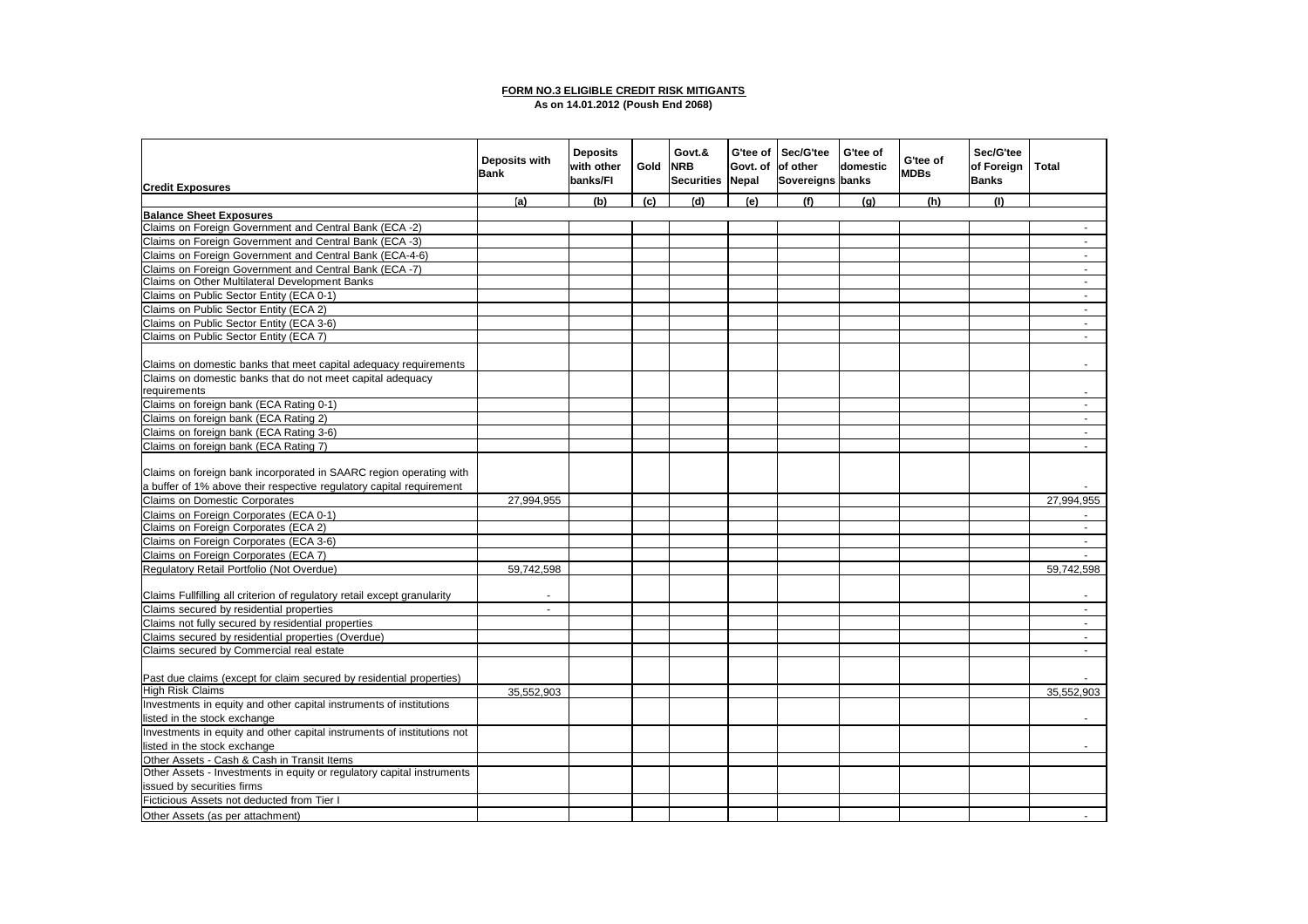| <b>Off Balance Sheet Exposures</b>                              |  |  |  |  |  |
|-----------------------------------------------------------------|--|--|--|--|--|
| Forward Foreign Exchange Contract                               |  |  |  |  |  |
|                                                                 |  |  |  |  |  |
| LC Commitments With Original Maturity Up to 6 months (domestic) |  |  |  |  |  |
| ECA Rating 0-1                                                  |  |  |  |  |  |
| ECA Rating 2                                                    |  |  |  |  |  |
| ECA Rating 3-6                                                  |  |  |  |  |  |
| <b>ECA Rating 7</b>                                             |  |  |  |  |  |

|                                                                                    |                              | As on 14.01.2012 (Poush End 2068)         |          |                             |                                               |                               |                      |                         |                                         |              |
|------------------------------------------------------------------------------------|------------------------------|-------------------------------------------|----------|-----------------------------|-----------------------------------------------|-------------------------------|----------------------|-------------------------|-----------------------------------------|--------------|
| <b>Credit Exposures</b>                                                            | Deposits with<br><b>Bank</b> | <b>Deposits</b><br>with other<br>banks/FI | Gold NRB | Govt.&<br><b>Securities</b> | G'tee of<br>Govt. of of other<br><b>Nepal</b> | Sec/G'tee<br>Sovereigns banks | G'tee of<br>domestic | G'tee of<br><b>MDBs</b> | Sec/G'tee<br>of Foreign<br><b>Banks</b> | <b>Total</b> |
|                                                                                    | (a)                          | (b)                                       | (c)      | (d)                         | (e)                                           | (f)                           | (q)                  | (h)                     | (1)                                     |              |
| LC Commitments With Original Maturity Over 6 months (domestic)                     |                              |                                           |          |                             |                                               |                               |                      |                         |                                         | $\sim$       |
| ECA Rating 0-1                                                                     |                              |                                           |          |                             |                                               |                               |                      |                         |                                         | $\sim$       |
| <b>ECA Rating 2</b>                                                                |                              |                                           |          |                             |                                               |                               |                      |                         |                                         | $\sim$       |
| ECA Rating 3-6                                                                     |                              |                                           |          |                             |                                               |                               |                      |                         |                                         | $\sim$       |
| <b>ECA Rating 7</b>                                                                |                              |                                           |          |                             |                                               |                               |                      |                         |                                         | $\sim$       |
| Bid Bond, Performance Bond and Counter Guarantee Domestic                          |                              |                                           |          |                             |                                               |                               |                      |                         |                                         |              |
| Counterparty                                                                       | 12,480,606                   |                                           |          |                             |                                               |                               |                      |                         |                                         | 12,480,606   |
| ECA Rating 0-1                                                                     |                              |                                           |          |                             |                                               |                               |                      |                         |                                         | $\sim$       |
| <b>ECA Rating 2</b>                                                                |                              |                                           |          |                             |                                               |                               |                      |                         |                                         | $\sim$       |
| ECA Rating 3-6                                                                     |                              |                                           |          |                             |                                               |                               |                      |                         |                                         | $\sim$       |
| <b>ECA Rating 7</b>                                                                |                              |                                           |          |                             |                                               |                               |                      |                         |                                         | $\sim$       |
| Guarantee Invoked but yet not honoured                                             | ۰                            |                                           |          |                             |                                               |                               |                      |                         |                                         | $\sim$       |
| Underwriting commitments                                                           |                              |                                           |          |                             |                                               |                               |                      |                         |                                         | $\sim$       |
| Lending of Bank's Securities or Posting of Securities as collateral                |                              |                                           |          |                             |                                               |                               |                      |                         |                                         | $\sim$       |
| Repurchase Agreements, Assets sale with recourse (including repo/<br>reverse repo) |                              |                                           |          |                             |                                               |                               |                      |                         |                                         |              |
| Advance Payment Guarantee                                                          | 1,430,288                    |                                           |          |                             |                                               |                               |                      |                         |                                         | 1,430,288    |
| <b>Financial Guarantee</b>                                                         | 5,328,556                    |                                           |          |                             |                                               |                               |                      |                         |                                         | 5,328,556    |
| Acceptances and Endorsements                                                       |                              |                                           |          |                             |                                               |                               |                      |                         |                                         | $\sim$       |
| Unpaid portion of Partly paid shares and Securities                                |                              |                                           |          |                             |                                               |                               |                      |                         |                                         | $\sim$       |
| Irrevocable Credit commitments (Short Term)                                        |                              |                                           |          |                             |                                               |                               |                      |                         |                                         | $\sim$       |
| Irrevocable Credit commitments (Long Term)                                         |                              |                                           |          |                             |                                               |                               |                      |                         |                                         | $\sim$       |
| Other Contingent Liabilities                                                       |                              |                                           |          |                             |                                               |                               |                      |                         |                                         |              |
| <b>Total</b>                                                                       | 142,529,906                  | $\blacksquare$                            |          | $\blacksquare$              |                                               |                               | $\blacksquare$       |                         | $\sim$                                  | 142,529,906  |

# **FORM NO.3 ELIGIBLE CREDIT RISK MITIGANTS**

# **Ashish Prasad Shrestha Pawan K. Acharya**<br>
SA - Accounts **Pawan K. Acharya**<br>
Head- Credit Risk

SA - Accounts Head- Credit Risk

Date: 10/02/2012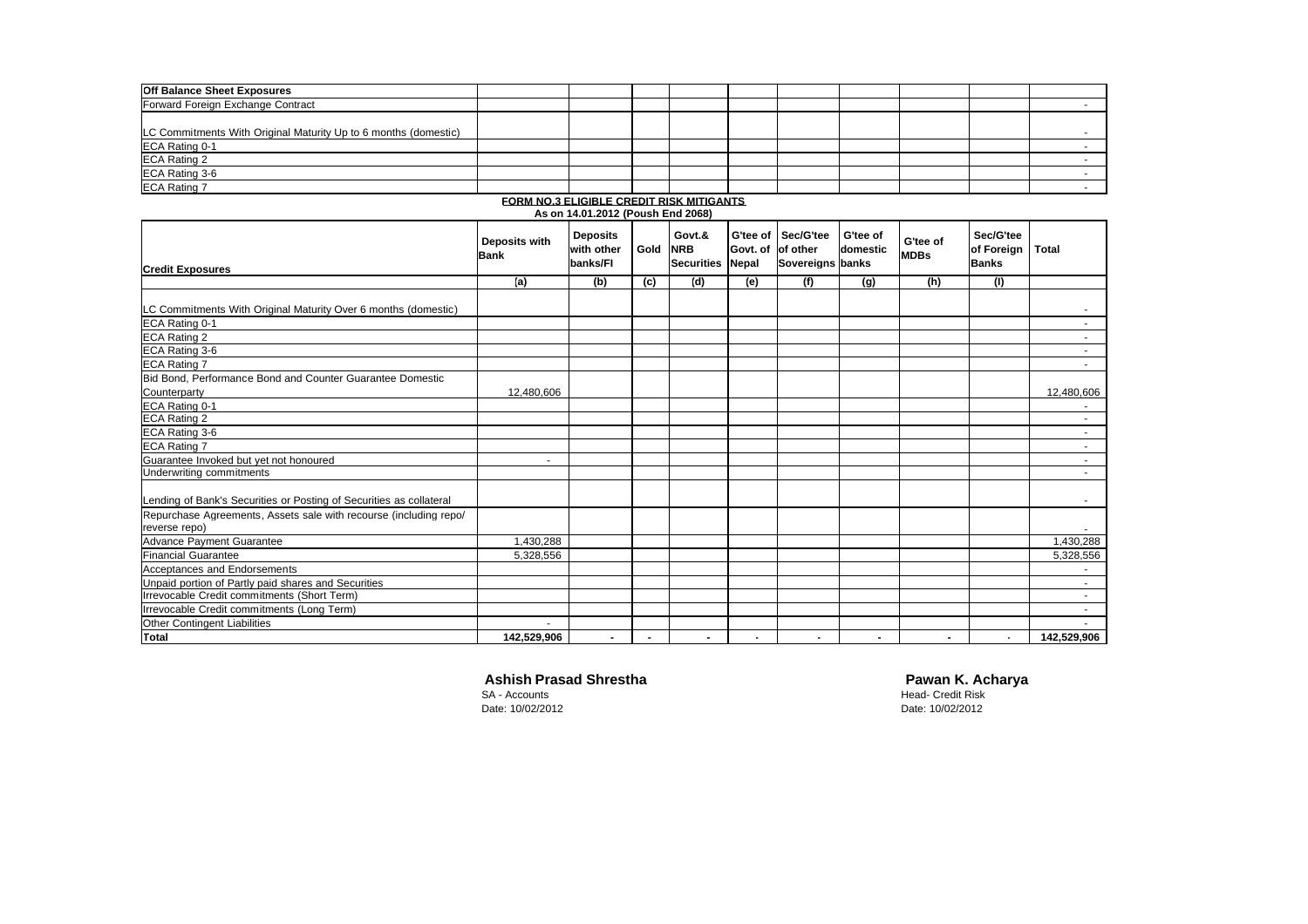# **FORM NO.5 OTHER ASSETS As on 14.01.2012 (Poush End 2068)**

| <b>S. No.</b>  | <b>Assets</b>                           | <b>Gross Amount</b>      | <b>Specific Provision</b> | <b>Net Balance</b> |  |
|----------------|-----------------------------------------|--------------------------|---------------------------|--------------------|--|
| 1              | <b>Fixed Assets</b>                     | 430,761,968              | 12,423,000                | 418,338,968        |  |
| $\overline{2}$ | Interest Receivable on Other Investment | 5,535,528                |                           | 5,535,528          |  |
| 3              | Interest Receivable on Loan             | 32,108,157               | 32,108,157                |                    |  |
| 4              | Non Banking Assets                      |                          |                           |                    |  |
| 5              | <b>Reconciliation Account</b>           | $\overline{\phantom{0}}$ | -                         |                    |  |
| 6              | Draft Paid Without Notice               | $\blacksquare$           | -                         |                    |  |
| 7              | <b>Sundry Debtors</b>                   | 24,695                   |                           | 24,695             |  |
| 8              | Advance payment and Deposits            | 34,457,416               |                           | 34,457,416         |  |
| 9              | Staff Loan & Advance                    | 46,212,226               | -                         | 46,212,226         |  |
| 10             | Stationery                              | 1,706,794                | -                         | 1,706,794          |  |
| 11             | All other assets                        | 66,537,254               | -                         | 66,537,254         |  |
| <b>TOTAL</b>   |                                         | 617,344,039              | 44,531,157                | 572,812,882        |  |

**Ashish Prasad Shrestha Pawan K. Acharya**

Date: 10/02/2012 Date: 10/02/2012

SA - Accounts **Head- Credit Risk**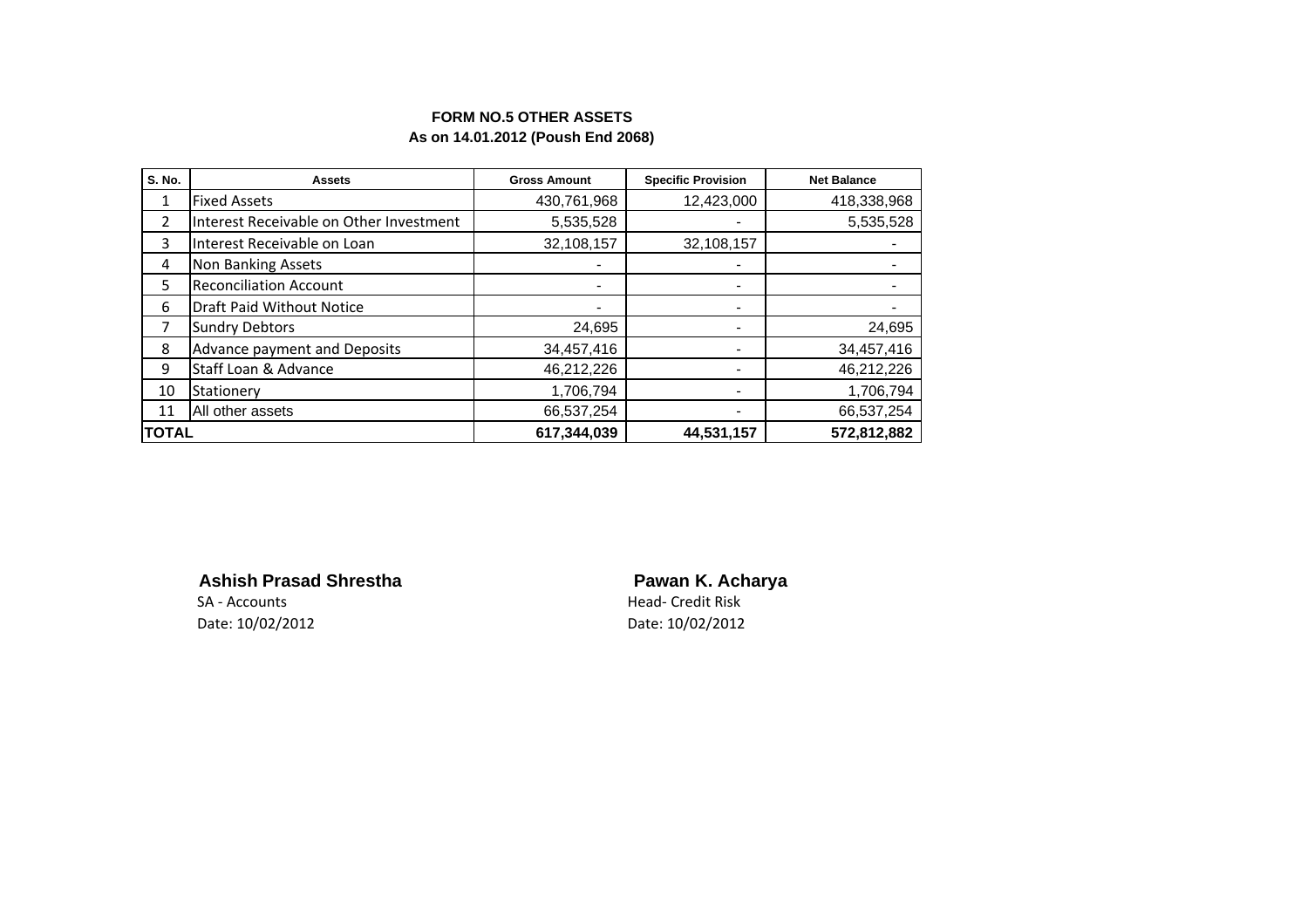# **FORM NO.6 RISK WEIGHTED EXPOSURE FOR OPERATIONAL RISK As on 14.01.2012 (Poush End 2068)**

| <b>Particulars</b>                                                  | Year 1 (2065/66) | Year 2 (2066/67) | Year 3 (2067/68) |
|---------------------------------------------------------------------|------------------|------------------|------------------|
| Net Interest Income                                                 | 122,657,953      | 216,346,417      | 355,456,322      |
| Commission and Discount Income                                      | 4,251,601        | 3,908,315        | 4,949,150        |
| <b>Other Operating Income</b>                                       | 25,564,749       | 30,740,447       | 34,805,648       |
| <b>Exchange Fluctuation Income</b>                                  | 8,479,790        | 5,606,611        | 157,502          |
| Addition / Deduction Interest Suspense during the period            | (364, 221)       | 4,434,107        | 12,541,981       |
| Gross income (a)                                                    | 160,589,872      | 261,035,897      | 407,910,603      |
| $\overline{A}$ lfa (b)                                              | 15%              | 15%              | 15%              |
| Fixed Percentage of Gross Income [c=(a×b)]                          | 24,088,481       | 39, 155, 385     | 61,186,590       |
| Capital Requirement for operational risk (d) (average of c)         | 41,476,819       |                  |                  |
| Risk Weight (reciprocal of capital requirement of 10%) in times (e) | 10               | 10               |                  |
| Equivalent Risk Weight Exposure [f=(d×e)]                           | 414,768,190      |                  |                  |
| <b>PILLAR-II ADJUSTMENTS</b>                                        |                  |                  |                  |
| If Gross Income for all the last three years is negative (6.4 a 8)  |                  |                  |                  |
| Total Credit and Investment (net of Specific Provision)             |                  |                  |                  |
| Capital Requirement for operational risk (5%)                       |                  |                  |                  |
| Risk Weight (reciprocal of capital requirement of 10%) in times     |                  | 10               |                  |
| Equivalent Risk Weight Exposure [g]                                 |                  |                  |                  |
| Equivalent Risk Weight Exposure [h=f+g]                             |                  |                  |                  |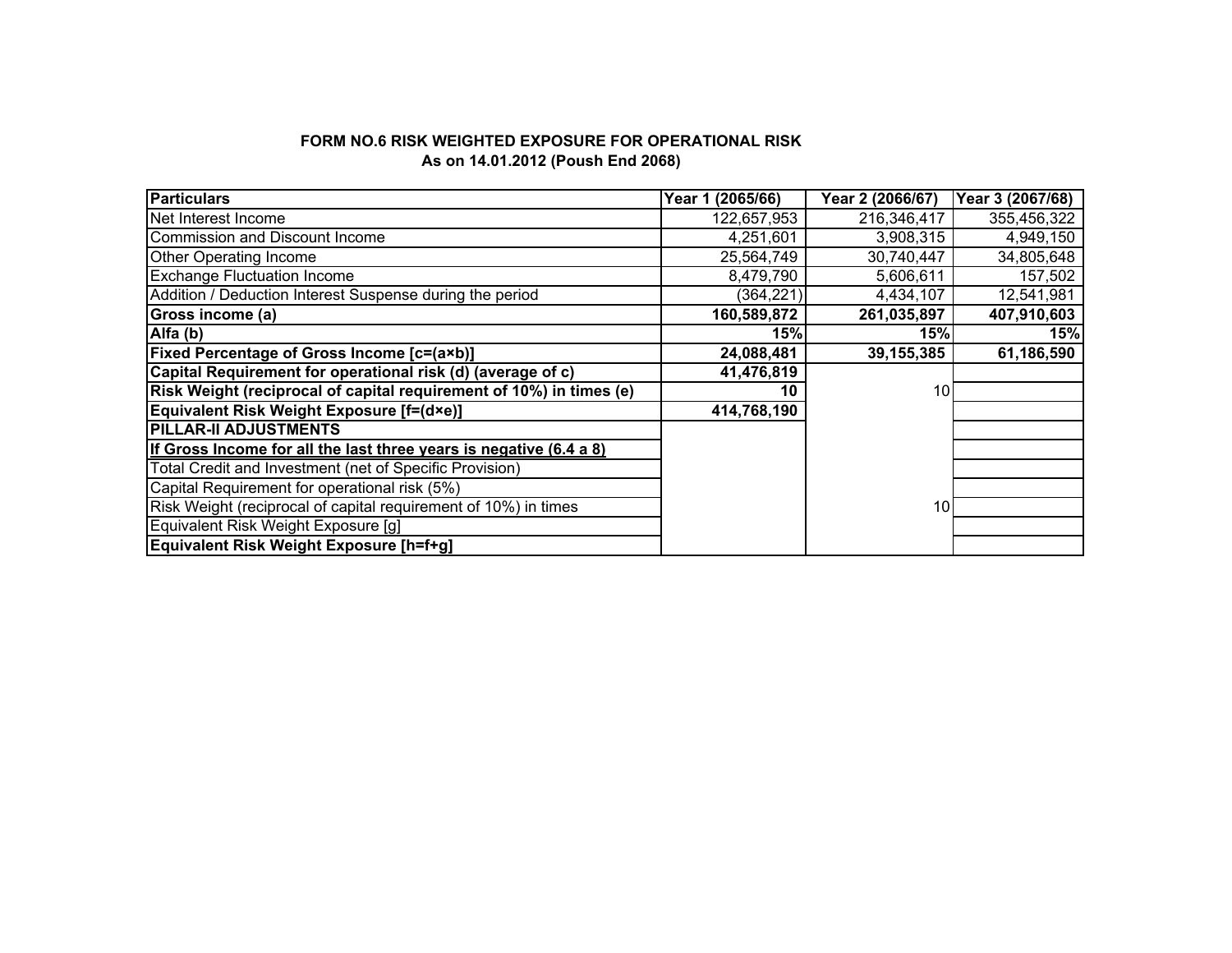# **FORM NO.7 RISK WEIGHTED EXPOSURE FOR MARKET RISK As on 14.01. 2012 (Poush End 2068)**

| S.No.                                                               | <b>Currency</b> | <b>Open Position (FCY)</b> | Rate   | <b>Open Position (NPR)</b> | <b>Relevant Open Position</b> |
|---------------------------------------------------------------------|-----------------|----------------------------|--------|----------------------------|-------------------------------|
| 1                                                                   | INR.            | 59,970                     | 1.60   | 95,997                     | 95,997                        |
| $\overline{2}$                                                      | <b>USD</b>      | 53,660                     | 82.20  | 4,410,852                  | 4,410,852                     |
| 3                                                                   | <b>GBP</b>      | 810                        | 130.04 | 105,328                    | 105,328                       |
| 4                                                                   | AUD             |                            |        |                            |                               |
| 5                                                                   | <b>JPY</b>      | 160,000                    | 1.08   | 172,000                    | 172,000                       |
| 6                                                                   | <b>EUR</b>      | 2,935                      | 105.26 | 308,938                    | 308,938                       |
| 7                                                                   | CAD             | 400                        | 81.59  | 32,636                     | 32,636                        |
| 8                                                                   | <b>CHF</b>      | 280                        | 88.31  | 24,727                     | 24,727                        |
| 9                                                                   | QTR.            | 270                        | 23.13  | 6,245                      | 6,245                         |
| 10                                                                  | <b>SLR</b>      |                            |        |                            |                               |
| 11                                                                  | <b>DHR</b>      | 395                        | 22.44  | 8,862                      |                               |
| <b>Total Open Position (a)</b>                                      | 5,156,723       |                            |        |                            |                               |
| <b>Fixed Percentage (b)</b>                                         | 5%              |                            |        |                            |                               |
| Capital Charge for Market Risk [c=(axb)]                            | 257,836         |                            |        |                            |                               |
| Risk Weight (reciprocal of capital requirement of 10%) in times (d) | 10 <sup>1</sup> |                            |        |                            |                               |
| Equivalent Risk Weight Exposure [e=(cxd)]                           |                 |                            |        |                            | 2,578,362                     |

**Ashish Prasad Shrestha Pawan K. Acharya**<br>
SA - Accounts **Pawan Communisty Communisty Communisty** Date: 10/02/2012

Head- Credit Risk<br>Date: 10/02/2012